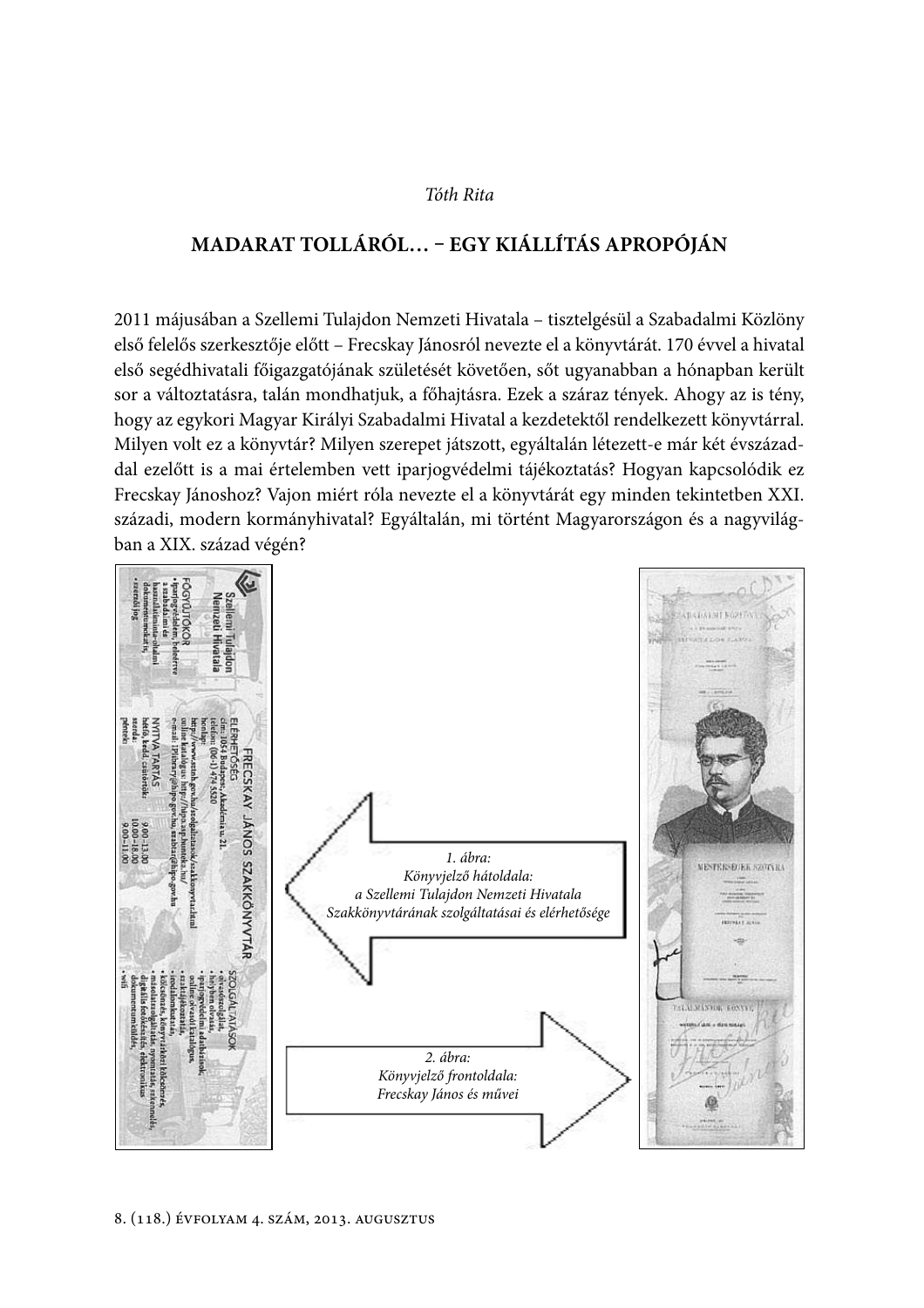## A kezdetek

Az 1841. május 1-jén Pesten született idősebbik Frecskay "fiú" álmaiban sem gondolta, hogy 1913-ban bekövetkező nyugdíjazásáig az éppen kialakuló önálló magyar szabadalmi rendszer egyik kulcsszereplője lesz. És persze reáltudományokban jártas tanító, fordító, mesterműszók gyűjtője, szak- és újságíró, aki népnevelési cikkeit Kay János álnéven publikálta. A Hon, a Vasárnapi Ujság, a Magyar Nyelvőr, a Szabadalmi Közlöny és a Találmányok Leírása egyaránt életének, újságírói és szerkesztői hivatásának állomásai voltak.



3. ábra: Frecskay, a fordító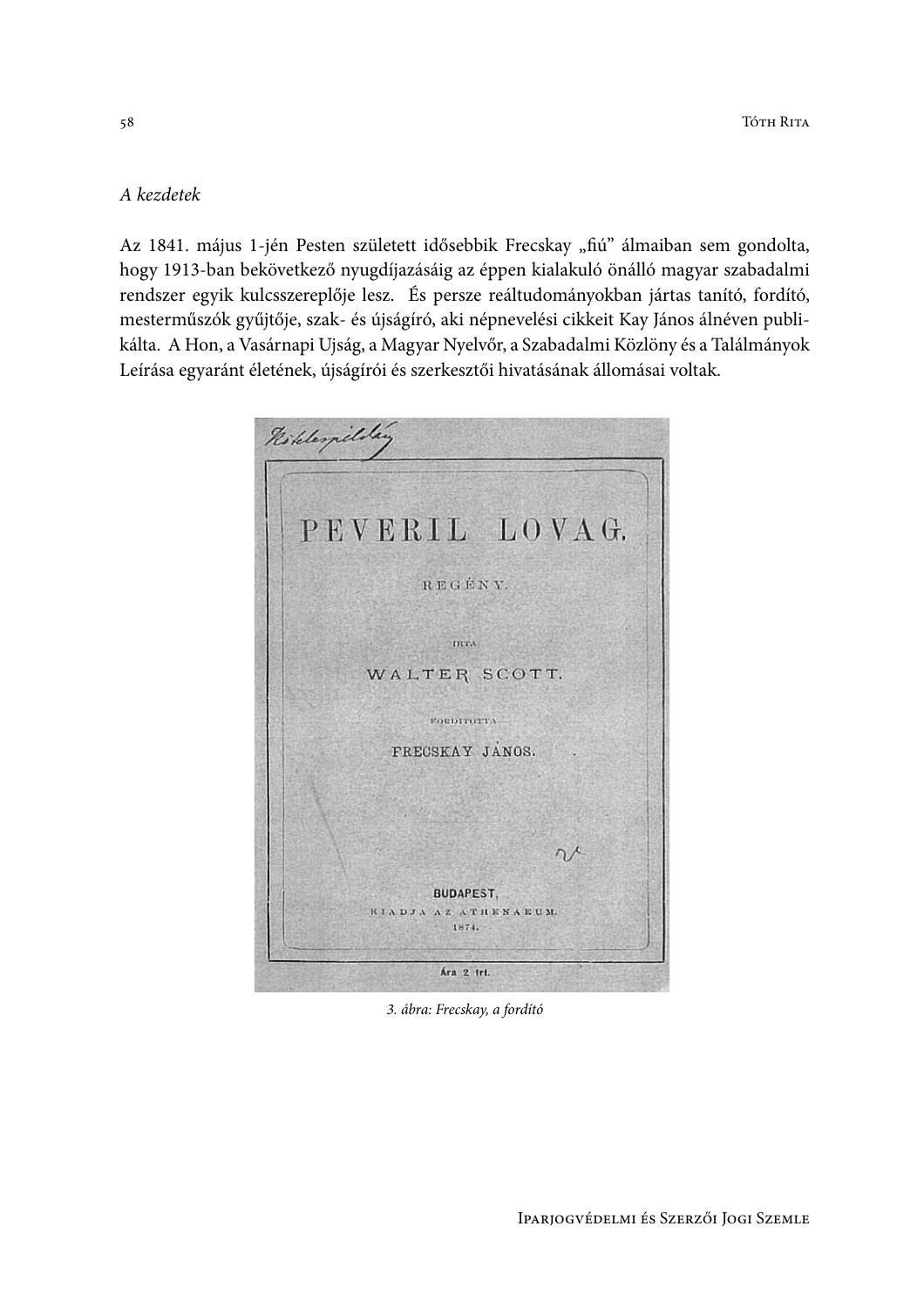

4. ábra: Részlet a Vasárnapi Ujságból

Pesti tanulmányait követően tanítóként dolgozott, majd újságíró lett. 1895-től a Magyar Királyi Szabadalmi Hivatal segédhivatali főigazgatója, ezt megelőzően a Kereskedelemügyi Minisztérium munkatársa levéltárnokként, illetve könyv- és térképtár-igazgatóként. 1901ben a Magyar Tudományos Akadémia Nyelvtudományi Bizottságának segédtagjává választják. A 2012 szeptemberében megnyitott kamarakiállítás színesen és körültekintően mutatja be, milyen volt Frecskay János magánemberként, hivatalnokként, újságíróként, még többet azonban arról, hogy mit hozott létre, hogyan, milyen feltételekkel és körülmények között működtette a hivatal első könyvtárát.

#### Mi történt (szabadalomügyben) a (nagy)világban?

Ne kezdjük a privilégiumoktól vagy I. Jakab szabadalomleveleitől, de azért érdemes egy kicsit visszatekinteni a XIX. századra. Magyarországon, ahogy a legtöbb országban, akkoriban 15 év volt az oltalmi idő. Egy 1822. évi rendelet<sup>1</sup> szerint a király és az udvari kancellária adhatott szabadalmat – kizárólag ipari találmányokra. Tehát az 1840-es években, Frecskay születésének idején, a feltaláló a vármegye alispánjánál vagy a város polgármesterénél nyújthatta be a szabadalmi kérvényt és a leírást latin(!) nyelven. A szabadságharcot köve-

M. kir. udvari kancellária 1822. évi 6137. számú rendelete. Lásd még: 1840. évi 18. t.-c. 66. §.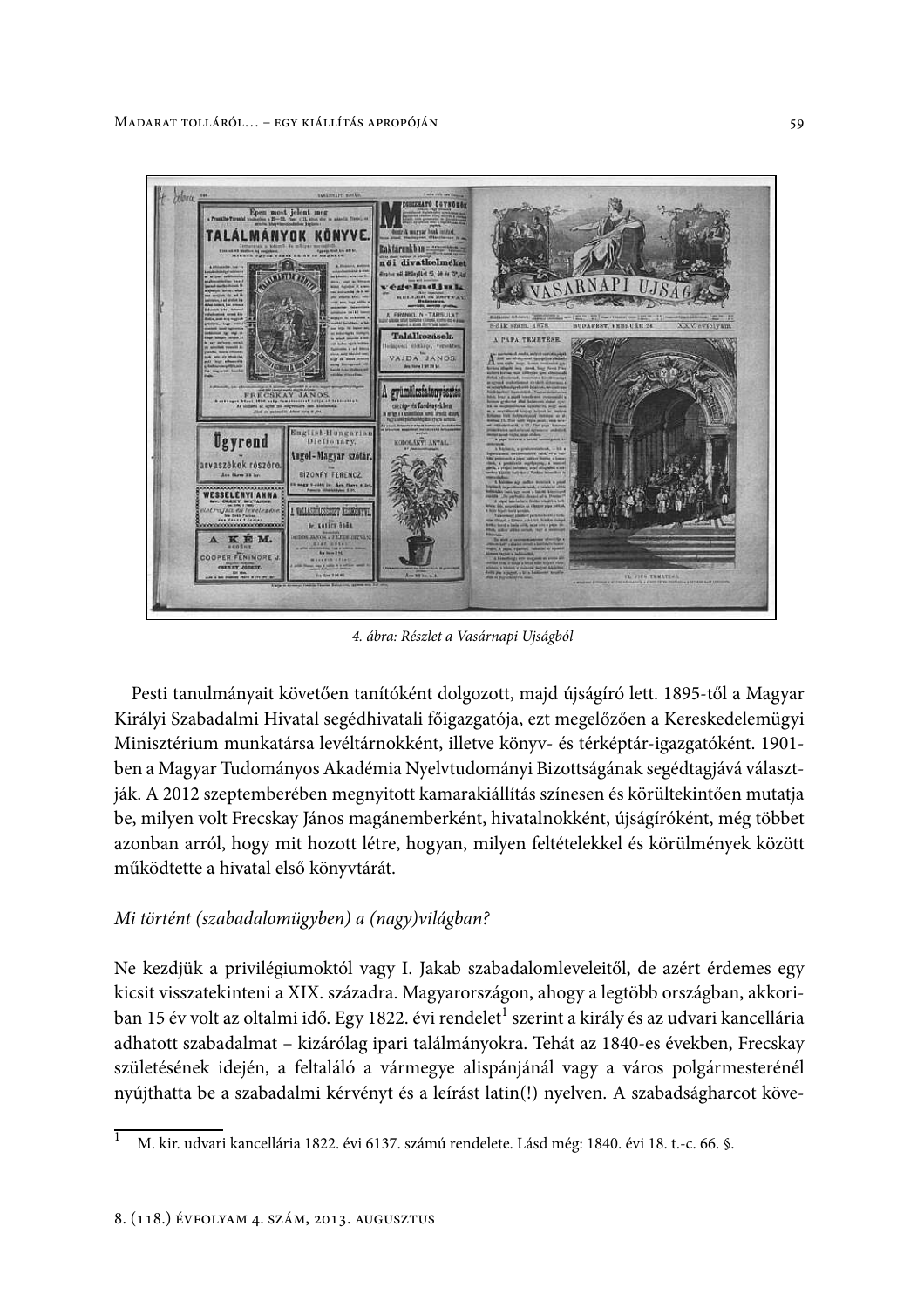tően kizárólag az osztrák kormány engedélyezhetett Magyarországon is érvényes osztrák szabadalmat. Újabb változást a kiegyezés hozott. Kezdetben a magyar miniszter<sup>2</sup> az ország területére érvényes, önálló adományozási joggal rendelkezett, majd ez az önállóság ismét veszni látszott. Mindenesetre 1894-től, az ún. kék szabadalmak korában, ismét Magyarországon kellett kérvényezni az ország területére érvényes szabadalmakat. Nem volt ebben semmi titokzatosság, mármint a színnel történő jellemzésben, csupán praktikus megkülönböztetés, különyálasztás.

Mi történt még? Bláthy Ottó megalkotta az első háromfázisú transzformátort, a telefonhírmondó nemcsak híreket közvetített, hanem operákat és nyelvleckéket is, a századvégi divatban a biedermeier uralkodott, a homokóra-sziluettről nem is beszélve. Budapesten felavatták az európai kontinens első földalatti vasútját, és megnyitották az Iparművészeti Múzeumot. Münchenben Karl Lautenschläger színpadtechnikus megalkotta a forgószínpadot, Athénban megrendezték az első újkori olimpiát. Németország 1891-es szabadalmi törvénye nem tekintette újnak a találmányt, ha benyújtáskor már használták Németországban, vagy a megelőző száz év tekintetében bárki számára elérhető nyomtatott formában már megjelent. Az újdonság fogalmát ugyan nem határozták meg ebben a szabadalmi törvényben, ellenben részletesen felsorolták azokat a körülményeket, amelyek a találmány tekintetében kizárták az "ujság" fogalmát. Még ugyanebben az évben a "használati védről" is rendelkeztek, amely akkoriban egyedülálló volt az egész világon. E tekintetben tudható, hogy az oltalom a bejelentés napját követő naptól három évig terjedt, és hatvan márka befizetése esetén újabb három évre meghosszabbítható volt. Belgiumban a "szabadalom engedélyezése előleges vizsgálat nélkül, a bejelentő veszélyére történik, minden szavatolás nélkül ugy a találmány valódiságát, ujságát, vagy értékét, mint a leírás pontosságát és mások jogainak érvényben tartását illetőleg."<sup>3</sup> Oroszország szabadalmi törvénye számunkra kedves időszakban, 1896ban született. Észak-Amerikában a szabadalom kérelmezőjének esküvel kellett igazolnia, hogy találmánya valódi, első feltalálójának gondolja magát, és nem tud róla, hogy a benyújtott megoldás valaha is ismert lett volna. Érdekes egyezések és különbözőségek, de ne felejtsük, hogy például Hollandiában, Szerbiában és Romániában akkortájt még egyáltalán nem léteztek szabadalmi törvények.

## A (könyv-)levéltár

Tehát, milyen is volt ez az ún. szabadalmi levéltár? Az 1895. évi 37. t.-c. szerint "A szabadalmokhoz tartozó leirások, rajzok, ... (ízlés-) minták és modellek és az érdekeltek kérelmé-

 $\overline{2}$ M. kir. földmivelés-, ipar- és kereskedelemügyi minister 1867. évi 2719. számú rendelete.

Magyar szabadalmi törvény. Kivonatok a külföldi szabadalmi törvényekből. [Közre.] Pataky H. és W. szabadalmi irodája. Bp. Schlesinger és Kleinberger nyomdája, [év nélkül], p.39.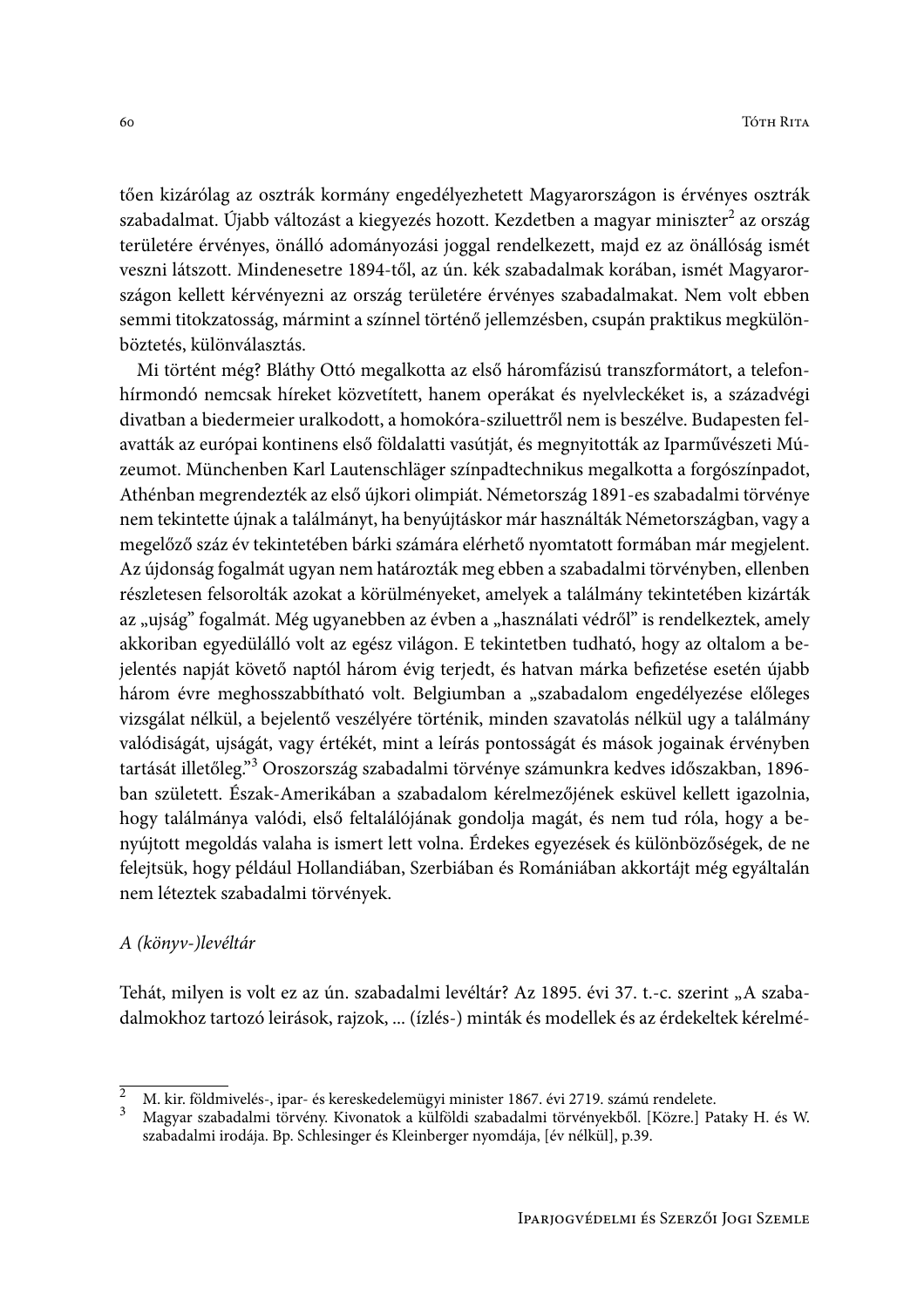re eszközölt bejegyzések alapját képező okiratoknak hiteles másolatai a szabadalmi hivatal levéltárában megőrzendők."<sup>4</sup>

A megadást követően a szabadalom megjelent nyomtatásban, azonban vitás kérdésekben az eredetileg benyújtott irat számított "perdöntőnek". Az okiratok az irattárban, a nyomtatott leírások a levéltárban kerültek elhelyezésre. Milyennek álmodta meg ezt a dokumentumtárat az egykori segédhivatali főigazgató? Nos, a szabadalmi levéltár mindennap nyitva tartott délelőttönként, lehetőséget adva az ügyfeleknek, hogy tájékozódjanak és a levéltáros által hitelesített másolatokat kaphassanak. Bejelentés után lehetséges volt a megtekintés, hiszen a Magyarországon uralkodó tiszta felszólalási rendszer ezt eleve szükségessé is tette. "Papiron és irónon" kívül semmi egyéb nem lehetett az ügyfél kezében. Nem másolhatott, csupán jegyzeteket készíthetett. Aztán, a felszólalási határidő lejártát követően, az ügy öszszes addig beérkezett irata hivatali átadásra került, és a közzétételig mind a betekintés, mind a másolatkiadás tilossá vált. "Ennek a levéltárnak a kezén a szabadalmi hivatalhoz érkezett csaknem minden bejelentés legalább is kétszer, megsemmisítési és megyonási keresetek ugyanannyiszor fordulván meg, tekintettel arra, hogy a kitett találmányi leirásokat betekintő közönséget is ezeknek kell kiszolgálni és ellenőrizni, felelősségük igen nagy, teendőjük pedig oly sok, hogy azt csakis a legmegfeszítettebb munka mellett képesek elvégezni."<sup>5</sup>



5. ábra: A M. Kir. Szabadalmi Hivatal iktatóhivatalának elismervénye

Az 1895. évi XXXVII. törvénycikk a találmányi szabadalmakról. Szentesítést nyert 1895. évi július hó 7-én. Életbe lépett 1896. évi március hó 1-én. 5

Jelentés a m. kir. szabadalmi hivatal 10 évi működéséről. Pallas Részvénytársaság Nyomdája, 1907, Bp., p. 24.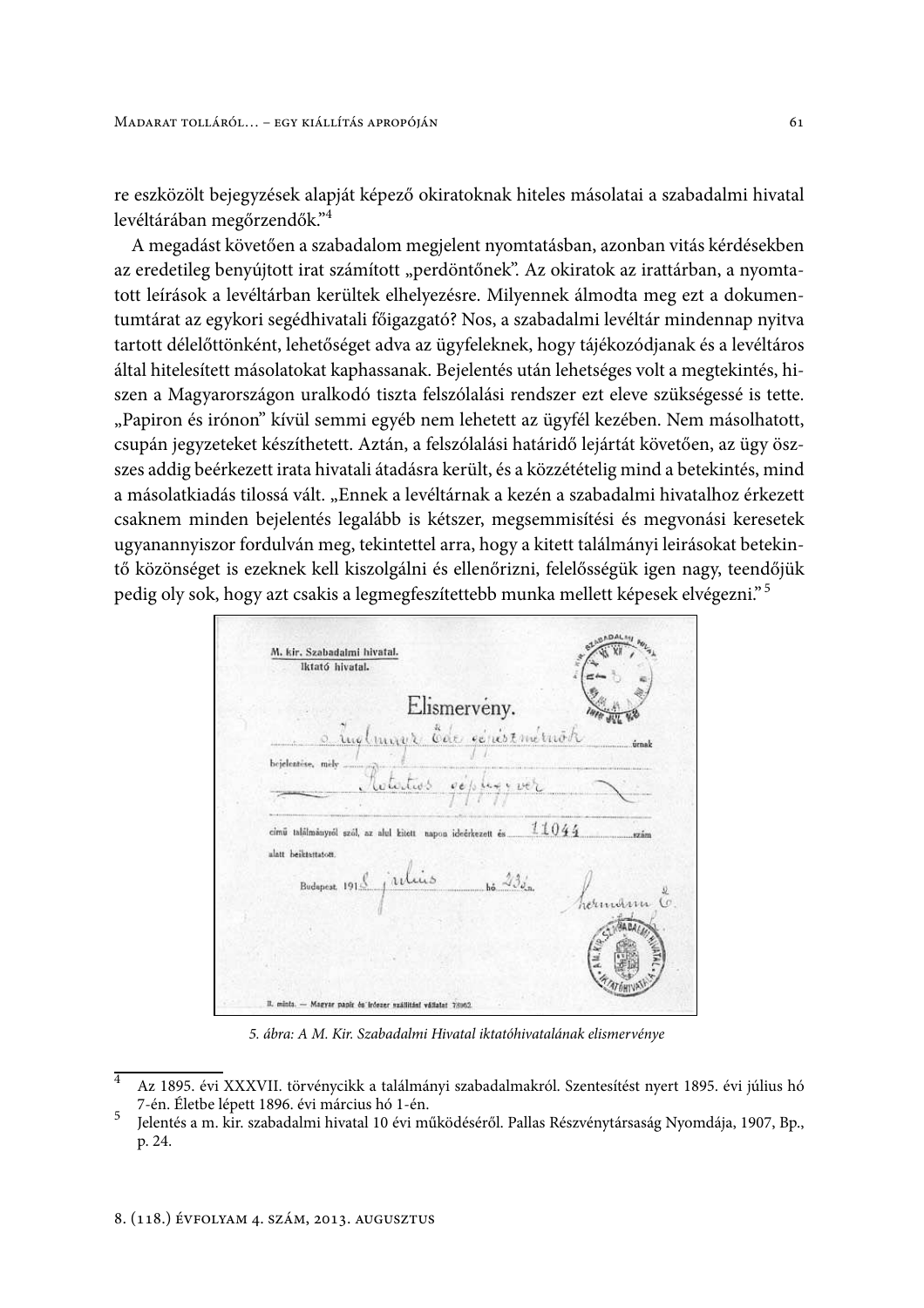### A tájékoztatás

A 4953/95. miniszteri utasítás szerint ez a könyvtár "nem bírhat a nyilvánosság jellegével", a könyvek és a nyomtatványok csak a hivatal és a tanács tagjainak rendelkezésére állhatnak, mégis - "a nagyközönség érdekeit vélvén szolgálni" - a könyvtárat mindenki előtt nyitva tartotta a hivatal. Ezt azzal indokolta, hogy a kül- és belföldi leírások teljes anyaga, valamint az ipari és a szellemi tulajdonra vonatkozó irodalom bősége amúgy is speciális jelleggel (ma inkább gyűjtőkörnek hívnánk, de ez a lényegen mit sem változtat) ruházzák fel, és szerintük ez a körülmény csak még inkább ezt indokolja.

A hivatal mellé több segédhivatal is "szerveztetett". Ezek közül az egyik volt a Szabadalmi Levéltár, amelynek a szabadalmi lajstrom vezetése és kezelése, az ún. díjellenőrzési naplók naprakészen tartása mellett a szabadalmi leírások, rajzok, modellek őrzése is a feladata volt. A kitételi teremben (ma talán az olvasóterem kifejezés jobban megállná a helyét) bárki "díjtalanul" megtekinthette ezeket az iratokat a "megállapított hivatalos órákban", és minden "fölvilágosítást megkaphatott, ami ezen ügyekre" vonatkozott. A Szabadalmi Levéltár vezetését ("fölügyeletét") nagy felelősséggel járó feladatnak tartották. Éppen ezért könyvtárunk névadójának, a szabadalmi levéltárnoknak főigazgatói címet adományoztak, és teendői ellátására segédhivatali igazgatót, irodatiszteket, megfelelő számú napidíjas személyzetet és szolgákat neveztek ki.

480 és 640 között ingadozott akkoriban azoknak a nemzeti szabadalmi bejelentéseknek a száma, amelyeket a közönség abban a bizonyos "kitételi teremben" megtekinthetett. Az első katalógus 1902-ben jelent meg. A munkák három csoportban, ezen belül betűrendben kerültek felsorolásra, mindenféle osztályozás nélkül. 1896 és 1902 között 762 leltározott művel rendelkeztek. Ez 1473 kötetet és kicsit több mint húszezer korona értékű állományt jelentett. 1913-ban Török László okleveles gépészmérnök, hites szabadalmi ügyvivő, királyi törvényszéki hites szakértő így nyilatkozott A találmányi szabadalom című művében: "...évek óta tapasztalom, hogy mily nagy tájékozatlanság uralkodik ebben a kérdésben". <sup>6</sup> Érti ez alatt a szabadalmi oltalom ügyét. Előszavában leszögezi, hogy a feltalálók segítése, tájékozatlanságuk legyőzése a cél.

### A Szabadalmi Közlöny

A hivatalos lap felelős szerkesztője, amely Szabadalmi Közlöny és Védjegyértesítő címen azóta is töretlenül kiadásra kerül, szintén a segédhivatali főigazgató lett. E tekintetben feladata volt a megadás, a megsemmisítés, a megszűnés kimondása és nem utolsósorban a találmányi bejelentések közzététele. Ez jogi értelemben rendkívül fontos volt, hiszen a bejelentés

 $\overline{6}$ Török László: A találmányi szabadalom. A szabadalmi jog és gyakorlat különös tekintettel Magyarországra. Rényi Károly kiadása, 1913, Bp., p. 7.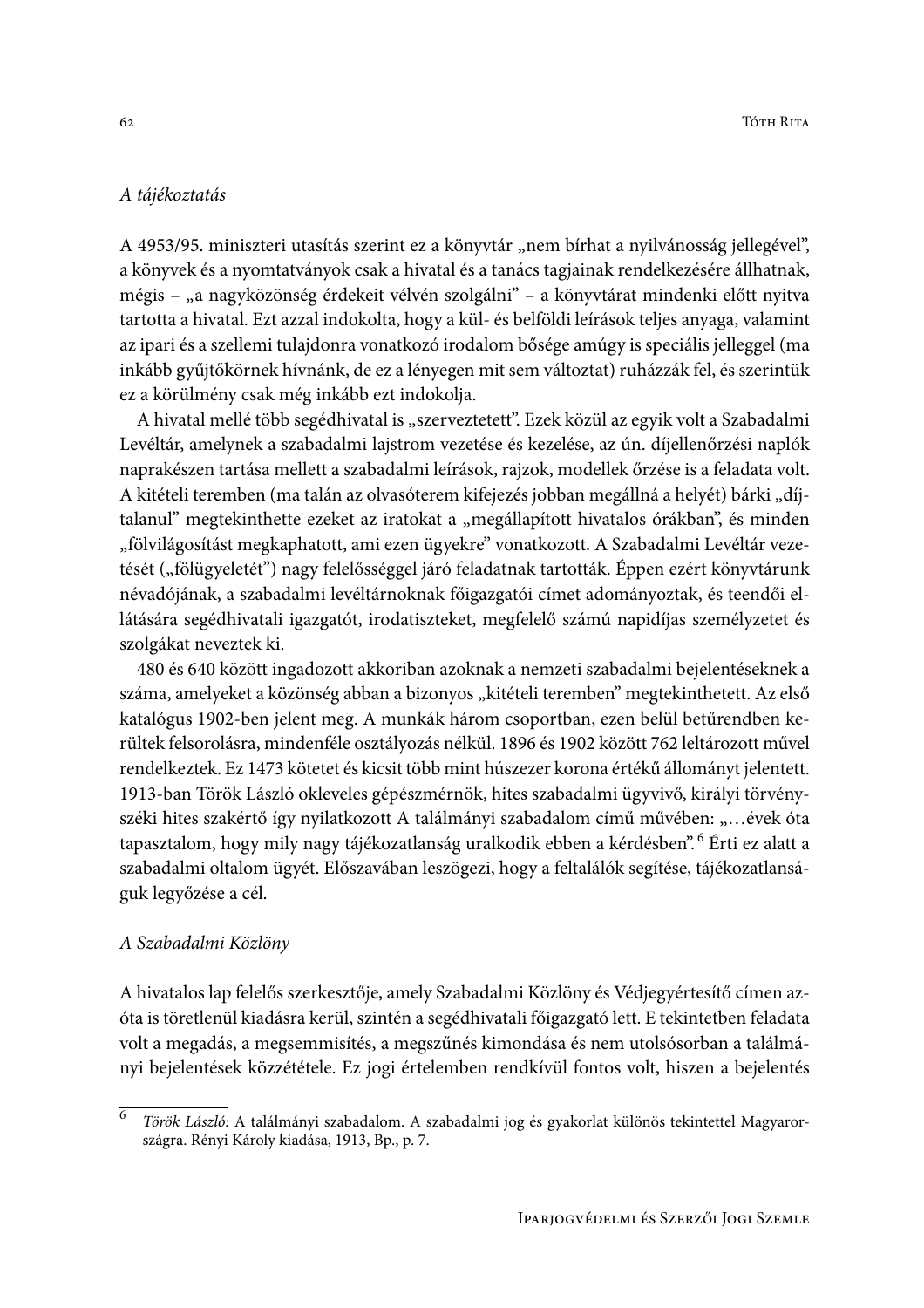"... ezen naptól kezdve részesül utánzások ellen jogi oltalomban". Az akkori eljárási rendet figyelembe véve mindez azt jelentette, hogy a szombatonként délben megjelenő közlönyben publikált bejelentések tekintetében, ezt követően lehetett felszólalást benyújtani. A közlönyben történő "közzététetés" után harmadik személy is "betekinthetett" a bejelentésekbe és azok mellékleteibe. Szintén közzétételre kerültek a megadott szabadalmak lajstromszámai, tulajdonosai, címei, osztályai és bejelentési napjai, a közlöny mellékleteként pedig a teljes szabadalmi leírások is.

A hivatali részen kívül érdekesebb külföldi jogeseteket, törvényeket, jogszabályokat és elvi jelentőségű határozatokat és statisztikai adatokat közölt. Kezdetben magyarul és horvátul (Povlasticni viestnik) is megjelent, és egy horvát tolmács is segédkezett Frecskay Jánosnak. A nem hivatalos részben persze igazi "ínyencségek" is találhatók. 1907-ben a Magyar Királyi Szabadalmi Hivatal elnöke a könyvtár gyűjteményének bővítése érdekében húszezer koronát igényelt a Kereskedelemügyi Magyar Királyi minisztertől, amit meg is kapott. A miniszter 89350. számú határozatában az alábbi megfontolások alapján döntött: "...szükségesnek tartom a szabadalmi hivatal könyvtárának...kiegészítését, hogy abban az összes műszaki ágak, valamint az összes ipari szakok, ha nem is teljesen, de legalább oly mértékben legyenek képviselve, hogy azokból az újdonság kutatás sikerrel megejthető legyen." <sup>8</sup>

#### A Központi Értesítő

Nem lehet figyelmen kívül hagyni azt a tényt, hogy a közlönyben csak a fontosabb védjegyközlemények jelentek meg. Ennek oka, hogy a "teljességre" egyszerűen nem volt anyagi fedezet. A védjegyek kihirdetése 1876. január 23-a óta a Központi Értesítőben zajlott. Így történt ez egészen 1901. májusáig – kezdetben ábrák nélkül, majd 1880-tól már ábrák közlésével.

1901. június 1-jén hivatalos (utód)lapként indult a Központi Védjegy-értesítő. Havonta egy alkalommal jelent meg, és kizárólag védjegyügyi közleményeket tartalmazott. Ennek háttere, hogy pontosan egy évvel korábban a hivatal szervezetéhez csatolták a központi védjegylajstromozó hivatalt, amelynek feladata az ún. központi lajstrom vezetése volt. Azaz valamennyi kereskedelmi és iparkamara - legyen az Ausztriában vagy a magyar korona országaiban -, valamint a bosznia-hercegovinai védjegy- és mintalajstromozó hivatal által regisztrált összes védjegyet (ipari árujegyet) és a tekintetükben létrejött minden változást egy központi nyilvántartásban kellett vezetni és közhírré tenni. A központi védjegylajstrom

<sup>7</sup> Jelentés a m. kir. szabadalmi hivatal 10 évi működéséről. Pallas Részvénytársaság Nyomdája, 1907, Bp., p. 147.

<sup>8</sup> Könvvtárunk ipari szakmunkákkal való kibővítése. Szabadalmi közlöny, a Magyar Királyi Szabadalmi Hivatal Hivatalos lapja. Közlemények az ipari tulajdonjogok (szabadalom, védjegy, mustra stb.) s a szerzői jogok köréből, nem hivatalos rész. 1907. 7. sz. p. 96-97.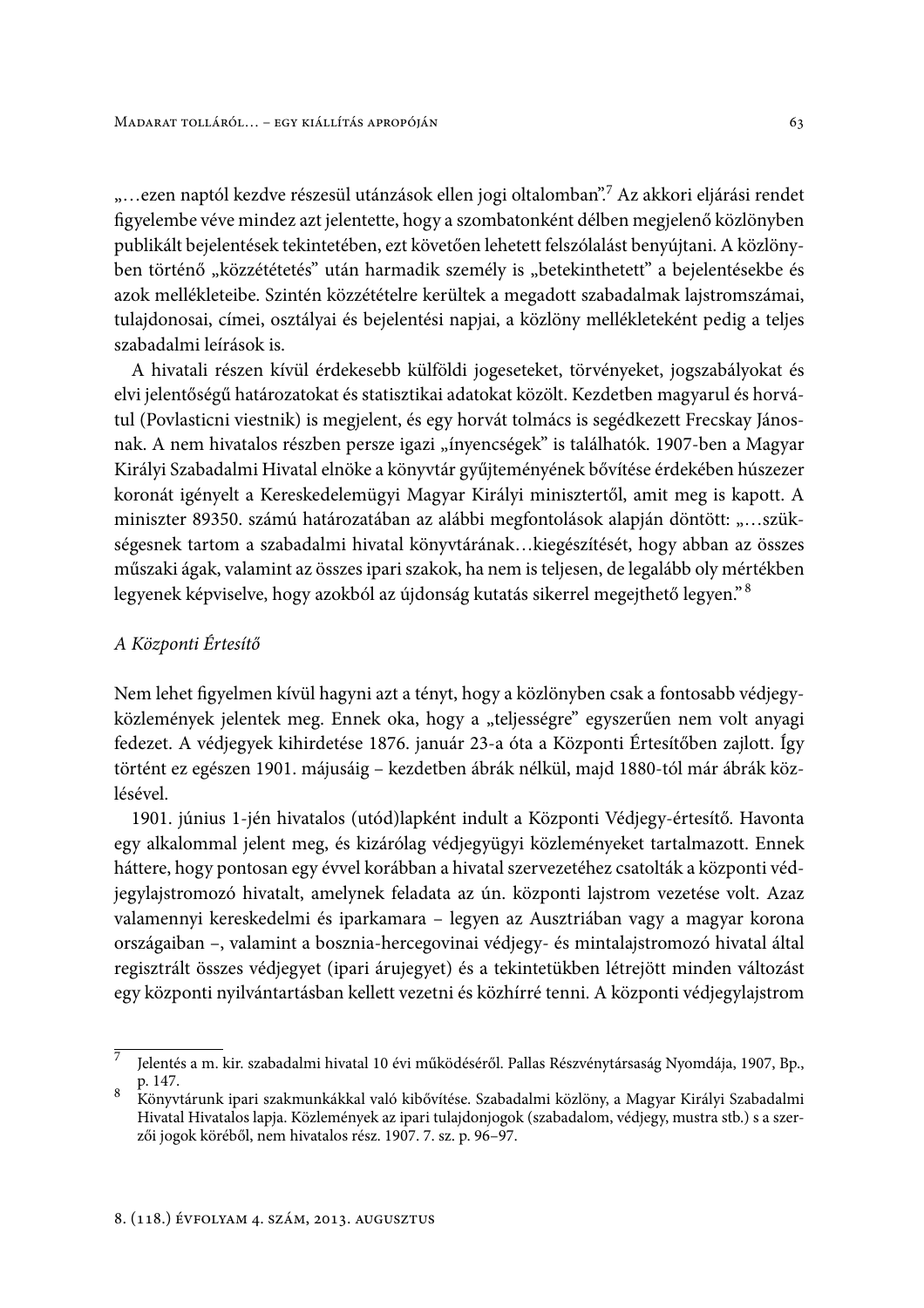szabadon megtekinthető volt a hivatal helyiségeiben. A tájékozódást segítendő létrehoztak egy betűrendes mutatót azokról a szavakról, amelyeket "lefoglaltak". Az ábrás védjegyeket - a könnyebb (vissza)kereshetőség érdekében - külön gyűjteményként kezelték.

| évfolyam              |                                                                            | Budapest, 1877. január 31-én.                                                                                                      |                                       |                                                                                                                                                                                                      | 13. szám.       |                                                                                                                 |
|-----------------------|----------------------------------------------------------------------------|------------------------------------------------------------------------------------------------------------------------------------|---------------------------------------|------------------------------------------------------------------------------------------------------------------------------------------------------------------------------------------------------|-----------------|-----------------------------------------------------------------------------------------------------------------|
| $7$ frt.              | 6fizetési ár:<br>Fivre Budapesten<br>z hordva 4 frt.<br>postadijjal együtt |                                                                                                                                    | a.)                                   | KÖZPONTI ERTESITÖ.<br>KIADIA A FÖLDMIVELÉS-, IPAR- ÉS KERESKEDELMI M. KIR. MINISTERIUM.<br>Kivonat a magyarországi kereskedelmi czégjegyzékekből. (Érvényes a lap keltétől fogva.)<br>Egyéni czégek. |                 | Az előtizetési pénzek<br>az Athenaeum r. társulat<br>kiadóhivatalába<br>Budnpest, barátok-tere 7.<br>küldenddk. |
| ly1<br>yszék          | A bejegyzést ren-<br>delő végzés kelle,<br>a ezég folyf- és<br>alurána     | A czég<br>szószerinti<br>szövege                                                                                                   | a főtelep és a<br>Bóktelepek<br>helye | A czeg birtokosa                                                                                                                                                                                     | Czegyezetok     | Jegyzet                                                                                                         |
| deal<br>vszák         | 96/1                                                                       | 1876, nov. 23. Joh. Sam. Winkler Nagy-Szeben                                                                                       |                                       | Winkler Meas nagy-szebeni norinbergi<br>de diszáru karaskedő                                                                                                                                         |                 |                                                                                                                 |
|                       | 1876, nov. 23<br>09/1                                                      | W. Reissenberger<br>Eisen- und Nürn-<br>berger Waaren-<br>Handlung                                                                 | Nagy-Szeben,                          | Reissenberger Ferencz n .- ausbeni van-<br>de norinbergiáru kareskedő                                                                                                                                |                 |                                                                                                                 |
|                       | 1876. nov. 23.<br>10/1                                                     | Friedrich Thall-<br>mayer Material-<br>und Incasso-<br>Geschäft                                                                    |                                       | Waaren-Speditions Negy Szeben Thallmayer Frigyes nagy-szebeni kereskedő                                                                                                                              |                 |                                                                                                                 |
|                       | 101/1                                                                      | Josef Jikeli<br>1875. nov. 23. Haus- und Kächen-<br>Geräthschaften-<br>Handlung                                                    | Nagy-Steben                           | likeli lózsai nagy-szebeni kereskedő.                                                                                                                                                                |                 |                                                                                                                 |
|                       | 1816, nov. 23.<br>102/1                                                    | Johann Dudass                                                                                                                      | Sugy-Szeben                           | Dudasz Jánus nagy-szebani vegyeskru<br>kareakedd                                                                                                                                                     |                 |                                                                                                                 |
|                       | 1876, nov. 23<br>102/1                                                     | Josef Wagner                                                                                                                       | Nagy-Seeben                           | Wagner Masel nagy-szebeni füszer-<br>kersakedő                                                                                                                                                       |                 |                                                                                                                 |
|                       | 1974, nary, 50.<br>104/1                                                   | Maria Sükösd<br>Manufactur<br>Waaren-Handlung                                                                                      | Nagy-Szeben                           | Sikösd Mária nagy-szebeni vegyssáro<br>karaskudd                                                                                                                                                     |                 |                                                                                                                 |
|                       | 1878, nov. 80.<br>105/1                                                    | Josef Wittmann<br>Kleider-und Wäsch-<br>Waaren-Haudlung                                                                            | Negy-Szeben                           | Wittmann Mzsel magy-sanbeni ruha- s<br>fehérnemű kereskedő                                                                                                                                           |                 |                                                                                                                 |
|                       | 1876. nov. 30<br>100/1                                                     | F. A. Reissenberger<br>Material-Spezerel-<br>und Farb- Waaren-<br>Handlung                                                         | Nagy-Szeben                           | Raisanberger Frigyes Albert n.-szebeni<br>anyag-, füster- és festékáró kereskedő                                                                                                                     |                 |                                                                                                                 |
|                       | 1876, nov. 30.<br>107/1                                                    | Anton Bechnitz                                                                                                                     | Nagy Szeben                           | Bechnitz Antal n -ezebeni vegyesáru<br>karnskedd                                                                                                                                                     | 1992 SUNY       |                                                                                                                 |
|                       | IB10, nov. 30.<br>108/1                                                    | Friedrich Czikeli<br>Eisen- und Nürn-<br>herger-Waaren-<br>Handlung                                                                | Nagy Seeben                           | Crikeli Friezes nagy-ezebeni vas- és<br>novinbergiaru kareskedo                                                                                                                                      |                 |                                                                                                                 |
|                       | 1876, nov. 30.<br>109/1                                                    | <b>Michael Sill</b><br>Tuch-Kotzen-Well-<br>deken- und Spiri-Nagy-Szeben<br><b>Ins-Fabrik</b>                                      |                                       | Sill Mindly exodi-, possió-, dardez-,<br>gyapju-, gyékény- és szaszgyáros                                                                                                                            |                 |                                                                                                                 |
|                       | 1010. decr. 7.<br>110/1                                                    | J. Leonhard<br>Material Spezerei-<br>und Eisen-Waaren-<br>Handlang                                                                 | <b>Szánzsebes</b>                     | Leonhard József szászsobesi anyag-<br>füszer- s vanáru hereskedő                                                                                                                                     | Welther Vilmos  |                                                                                                                 |
|                       | iB76, nov. 30.<br>111/1                                                    | Carl F. Jikeli<br>Eisen-Geschmeide<br>und Närnberger-<br>Waaren-Handlung-Nagy-Szebes<br>Comissions und<br>Speditions-Ge-<br>schäft |                                       | +11VO<br>likeli Károly nagy-szebeni kereskadó                                                                                                                                                        |                 |                                                                                                                 |
| röthi<br><b>Azdk</b>  | 1877. fan. 11<br>183/1                                                     | Paskus Lipót<br>Paschkus Leopold                                                                                                   | Postag:<br>Garam-Sur<br>Györgyön      | Paskes Lipit vegyes kereskedő Garam-<br>Szent-Györgyön                                                                                                                                               |                 |                                                                                                                 |
| méli<br><b>County</b> | 1977. jan. 18<br>212/1                                                     | Fenermann Jósaf                                                                                                                    | <b>Kecakemet</b>                      | Feuermann Jösef vegyes kerezkedő                                                                                                                                                                     | ÷.              |                                                                                                                 |
| iii<br><b>THEAM</b>   | 1876, nov. 13<br>186/1                                                     | <b>Sigmund Bäumel</b>                                                                                                              | Ffisley:<br>Lagoson                   | <b>Bäumel Zsigmond vegyes kereskedő</b><br>Lugnson                                                                                                                                                   | Bäumel Zeigmond |                                                                                                                 |

6. ábra: A Központi Értesítő 1877. január 31-i számának címoldala

## Végszó helyett

Vajon egyértelmű választ adhatunk-e arra a kérdésre, hogy a gyűjtemény zárt vagy elzárt volt-e? Meg lehet-e, egyáltalán meg kell-e határoznunk, hogy mennyire volt felhasználóbarát, miképpen volt visszakereshető az akkori állomány? Ha mindezekre nem is tudjuk a pontos és szabatos választ, egyben biztosak lehetünk: az elkötelezett hozzáállás tekintetében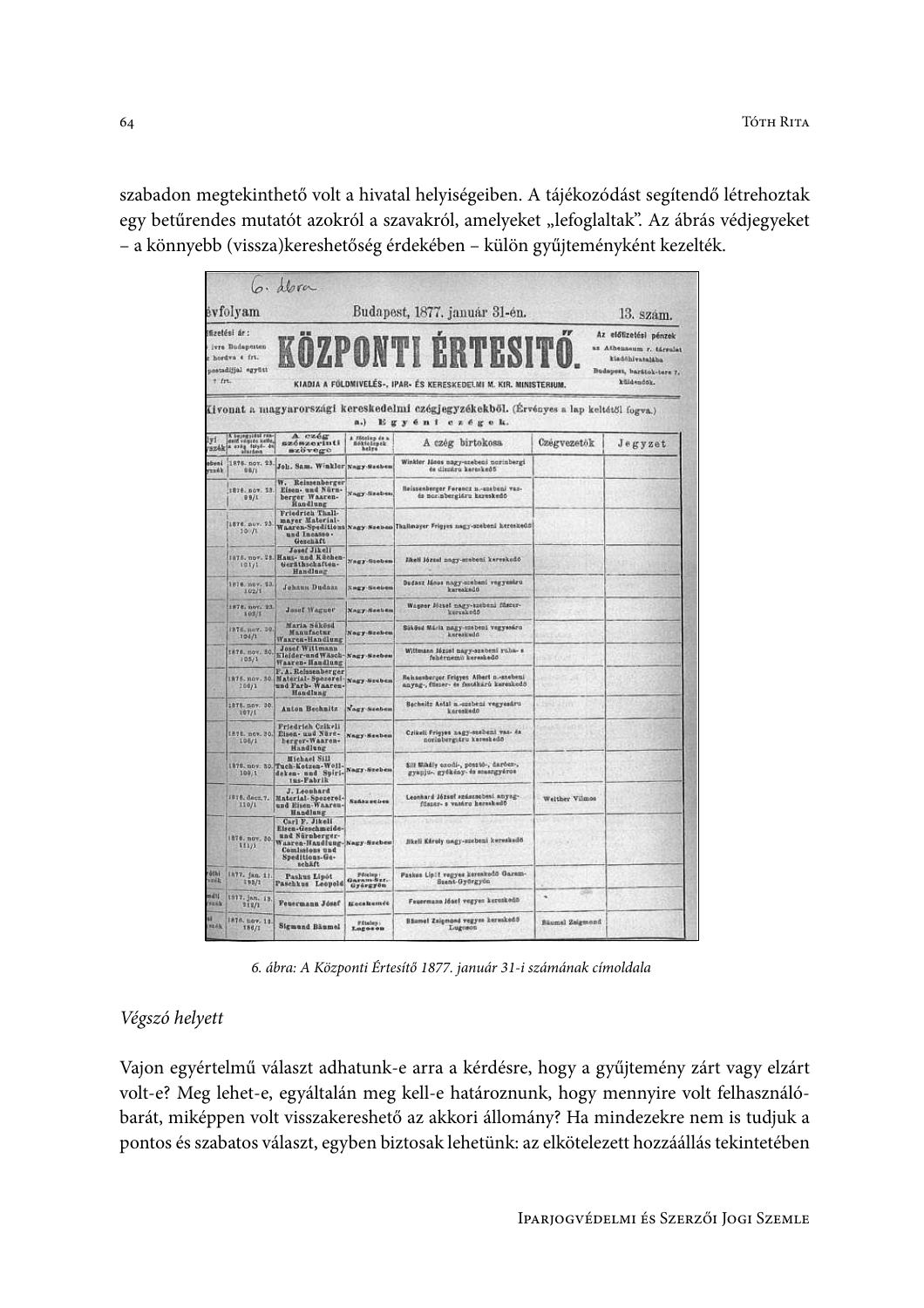nem volt hiány. Az egykori és a mostani állapotot egyaránt a nyitott, felvilágosult ügyfélközpontúság jellemezte, bár ezt akkoriban nyilván másképpen fogalmazták volna. A találmányok téma szerinti osztályozása megtörtént ugyan, ellenben a kivonatos közlés bevezetésére nem került sor - elsősorban financiális okok miatt -, noha mind a könnyű kezelhetőség, mind a visszakereshetőség, az eligazodás az évi kb. 3000 közzétett szabadalmi iratban ezt kívánta volna. A hivatal tízéves működését bemutató és összegfoglaló önkritikus jelentés szerint: "A mi szabadalmi leírásainkról ...<sup>9</sup> el lehet mondani, hogy azok teljesen holt tömeget képeznek, mert azokban valaminek utánakeresni csaknem képtelenség." Nem vitás, hogy ez így lehetett, ennek ellenére vagy inkább ezzel együtt büszkék lehetünk a nagy múltú elődre. Hogyan lett 1473 kötetből több tízezer kötet monográfia, optikai lemez, szabadalmi leírás és használatiminta-oltalmi dokumentum és több mint százmillió forint értékű adatvagyon, amely már nem holt állomány, hanem professzionális eszközökkel visszakereshető és értékálló tudás- és ismerettár? A köszönet a könyvtár fenntartóját illeti elsősorban – azt a hivatalt, amely elkötelezett módon, minden körülmények között és valamennyi erőforrásával támogatta a fejlesztést, a megőrzést, és amely soha, egyetlen pillanatra sem tévesztette szem elől az iparjogvédelmi és szerzői jogi információ, illetve információátadás fontosságát.

Negricos unam!<br>Rever limitor" Evolet Codisobel Sevision print 20 filed mez<br>Richelsine intention most en eve Riche"<br>Bitemi. Michaen ismit Külder 6 files "<br>het. Fogat al arral a joi indeltel" a<br>mellyel estig viveltekiel iringouber a aliantos orolgos Burgent 1905 migue his f. kin

7. ábra: Frecskay jános kézírása

I. m. (7), p. 149.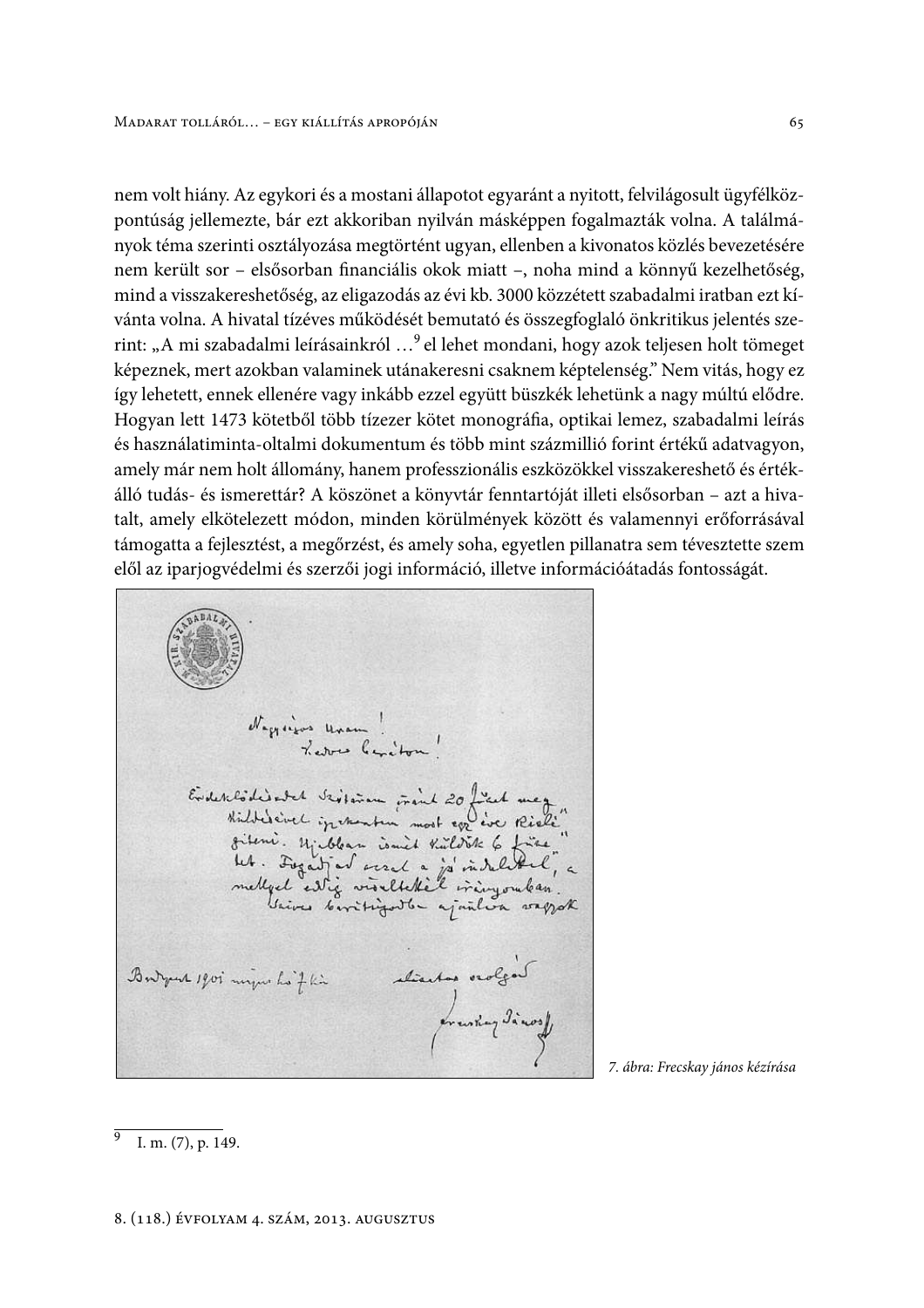De térjünk csak vissza a névadóhoz. Ki is volt hát Frecskay János? Elkötelezett hivatalnok és a műszaki szókincs ambiciózus gyűjtője, aki mesteremberek "nyakán ülve"<sup>10</sup> állította össze az azóta több kiadásban is megjelent Mesterségek szótárát. A Magyar Tudományos Akadémia levelező tagja, fordító, aki Jókai Mór barátságát és támogatását is magáénak tudhatta. Néptanítók és iparostanulók számára írt olvasókönyve (Képek az iparos világból. Bp. Franklin-Társulat, 1881) előszavában nem győzi eléggé hangsúlyozni az ipar fontosságát, s annak, pontosabban az "iparra alkalmazott fizika s khémia" elemi iskolában történő oktatását. Végtelen sokszínűségét és optimizmusát támasztja alá az alábbi néhány sor is: "...abban a hitben ringatódzom, hogy czélszerű könyvet sikerült írnom azok számára, kik tájékozást kívánnak szerezni az iparműtanban...".<br/>  $\mathstrut^{11}$ 



8. ábra: Frecskay János barátomnak emlékül, Jókai

 $\overline{10}$ Frecskay János. Szabadalmi közlöny, nem hivatalos rész. 1919. 21. sz. p. 447.

 $11$ Frecskay János: Képek az iparos világból - olvasókönyv a néptanitók és iparos tanulók számára. Franklin-Társulat, 1881, Bp., előszó.